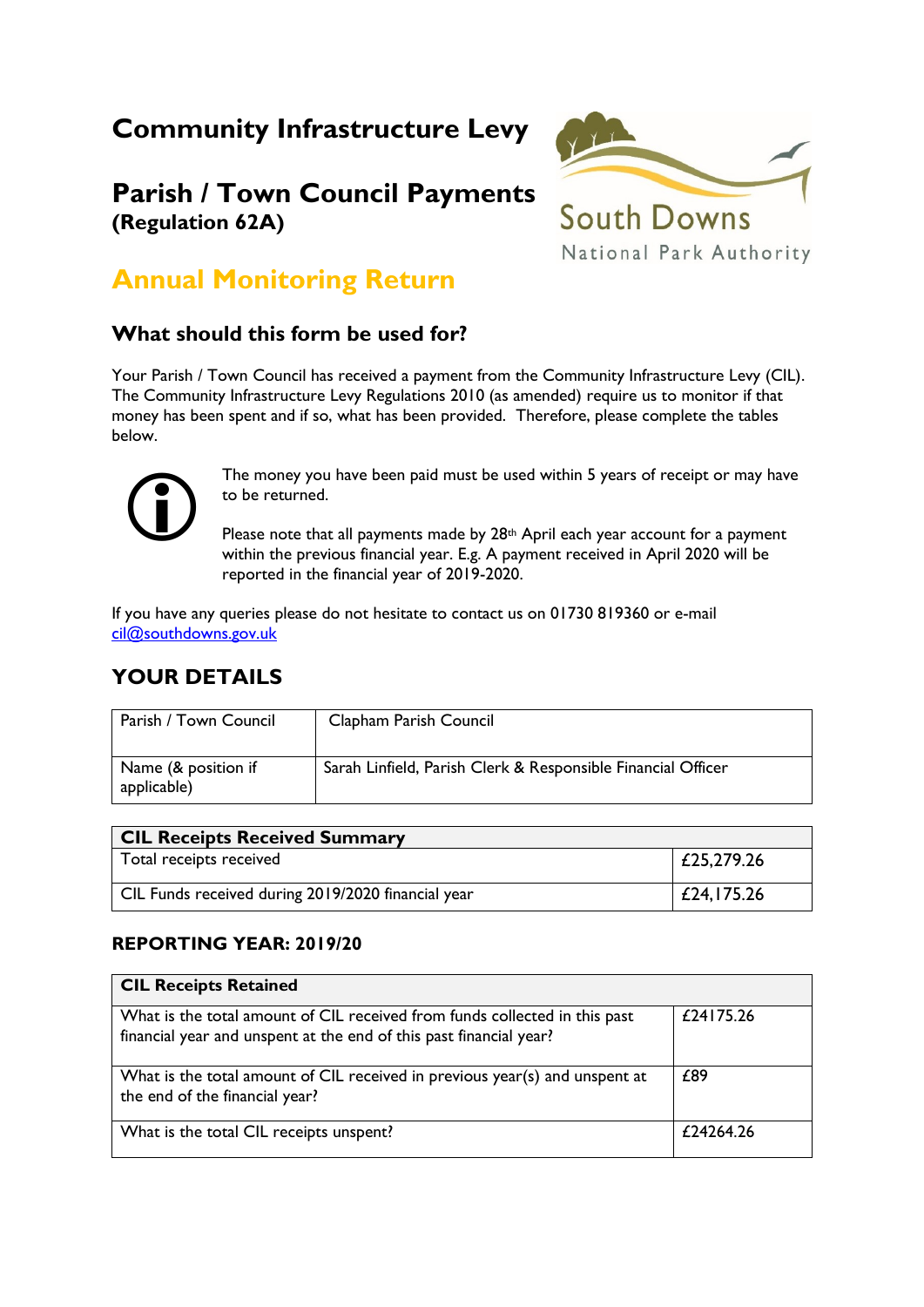#### **Expenditure**

Please provide us with a summary of what you have spent from the CIL grant during this past financial year (1st April 2019 –  $31$ st March 2020):

| Infrastructure item       | <b>Total CIL spent on project</b>                                     | Date of              | <b>Notes or comments</b>      |
|---------------------------|-----------------------------------------------------------------------|----------------------|-------------------------------|
| E.g. Playground equipment | Please list larger payments                                           | expenditure          | E.g. Total cost of            |
|                           | individually e.g. Materials £2,550.00                                 | This is so we        | infrastructure project / part |
|                           |                                                                       | can ensure we        | funded by another source      |
|                           | Items costing less than £500 do not                                   | report the           |                               |
|                           | need to be individually itemised but<br>can be grouped together under | spending of          |                               |
|                           | general themes.                                                       | funds<br>accurately. |                               |
|                           |                                                                       |                      |                               |
|                           |                                                                       |                      |                               |
| Acquire a defibrillator   | Defibrillator £600                                                    | 24/10/19             | 50% of the cost of            |
| and case                  | Case $£415$                                                           | 7/12/19              | the defibrillator was         |
|                           |                                                                       |                      | funded by a British           |
|                           |                                                                       |                      | <b>Heart Foundation</b>       |
|                           |                                                                       |                      | grant                         |
|                           |                                                                       |                      |                               |
|                           |                                                                       |                      |                               |
|                           |                                                                       |                      |                               |
|                           |                                                                       |                      |                               |
|                           |                                                                       |                      |                               |
|                           |                                                                       |                      |                               |
|                           |                                                                       |                      |                               |
|                           |                                                                       |                      |                               |
|                           |                                                                       |                      |                               |
| <b>Total expenditure</b>  | £1015                                                                 |                      |                               |
| for reported year:        |                                                                       |                      |                               |

*If your project is under way or complete, please provide us with photographs, publicity, notes or other interesting materials where available so that we can use these as case studies for other groups.* 

| Details of any receipts that the SDNPA have asked you to return (in accordance with<br>regulation 59E):      |    |  |
|--------------------------------------------------------------------------------------------------------------|----|--|
| Total value of CIL receipts subject to the aforementioned notices during the<br>reported year                | £0 |  |
| The total value of CIL receipts subject to the aforementioned notices in any<br>year that has not been paid. | £0 |  |

| <b>Publishing Your Report</b>                                                                |                     |
|----------------------------------------------------------------------------------------------|---------------------|
| Please indicate where you intend to publicise this report: (please<br>delete as appropriate) | Own Website / SDNPA |